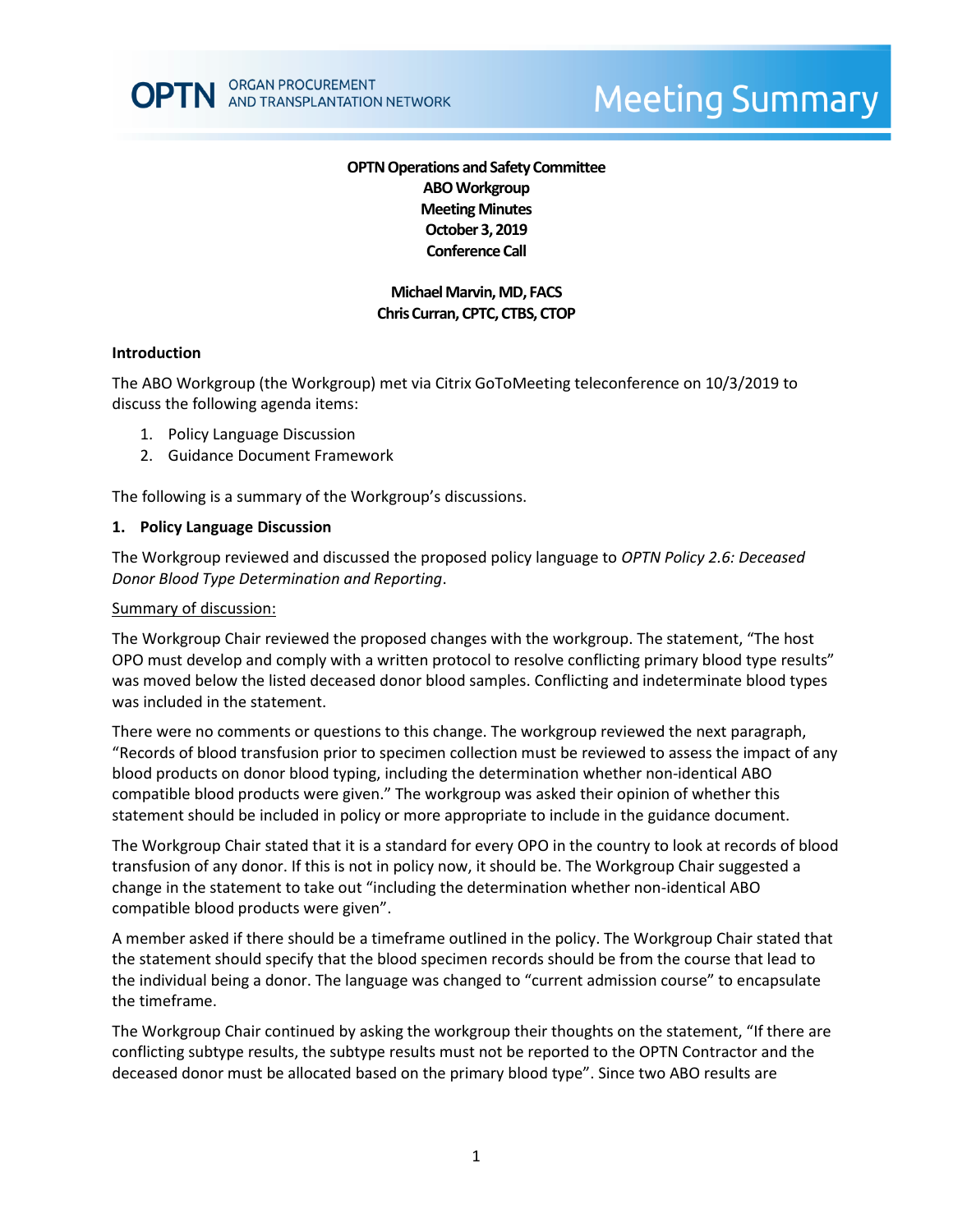required, what if there were three results where one was indeterminate, should there be concern on the reliability of the results.

A member stated that with the consequences of the results being incorrect, this would raise a concern. The Workgroup Chair agreed and suggested the statement should include "conflicting or indeterminate subtype results".

The Workgroup Chair continued with the next statement, "Indicate the same blood type and subtype (if used for allocation) on the two test results". There are circumstances where there are more than two tests done. The Workgroup agreed on changing item 3 of *OPTN Policy 2.6.C: Reporting of Deceased Donor Blood Type and Subtype* to include "all available" and to include "If the results are conflicting or indeterminate, the OPO should refer to their written protocol as outlined above" to item b. The Workgroup Chair stated that this language would be refined.

# Next steps:

The Workgroup will continue to refine their ABO policy language.

# **2. Guidance Document Framework**

The Workgroup reviewed and discussed each drafted section of the guidance document.

# Summary of discussion:

The Workgroup Chair reviewed the first section "Conventional Methods for ABO determination". There were no comments or suggestions for this section.

The Workgroup Chair continued with the next section, "Factors Impacting ABO typing Reliability" and asked whether the term "transfusion" should be used rather than "massive transfusion". A member stated that "massive" is relative to the size of the individual receiving the transfusion. Similarly, there are mixed fields present just from a few transfusions. The workgroup agreed with this.

A member asked that with the discussion of the criteria of transfusions, such as the different sizes and certain amount of units within 24 hours, should this information be included in the guidance document? Another member stated that the American Association of Surgery and Trauma (AAST) defines massive transfusion as 10 units of red cells in 24 hours. The definition is adult centric and may not be the definition that the guidance should use. The workgroup had looked at the various definitions of massive transfusions but there is caution of whether massive transfusion should be used in the guidance document to avoid causing confusion.

A member asked if the AAST's definition should be used in the guidance with a caveat statement saying that although this is a recognized reference from trauma, massive transfusion can be based on patient characteristics such as age, size, weight, etc. The Workgroup Chair agreed with this but cautioned that those reading the guidance document may create confusion since it was agreed not to use the term "massive transfusion". The workgroup agreed that since the term "massive transfusion" is not being used, the term "large volume" in the definition should be taken out.

The Workgroup Chair asked if there should be a statement that there is no data that suggests when a patient may revert back to their natural blood type. The workgroup agreed that this statement should be included to show that this was researched and there is not definitive evidence.

The Workgroup Chair continued to the next section, "Acceptable ABO and Transfusion Sources". The workgroup agreed that historical data could be used to validate current results but should not be used as source documents for the current entry.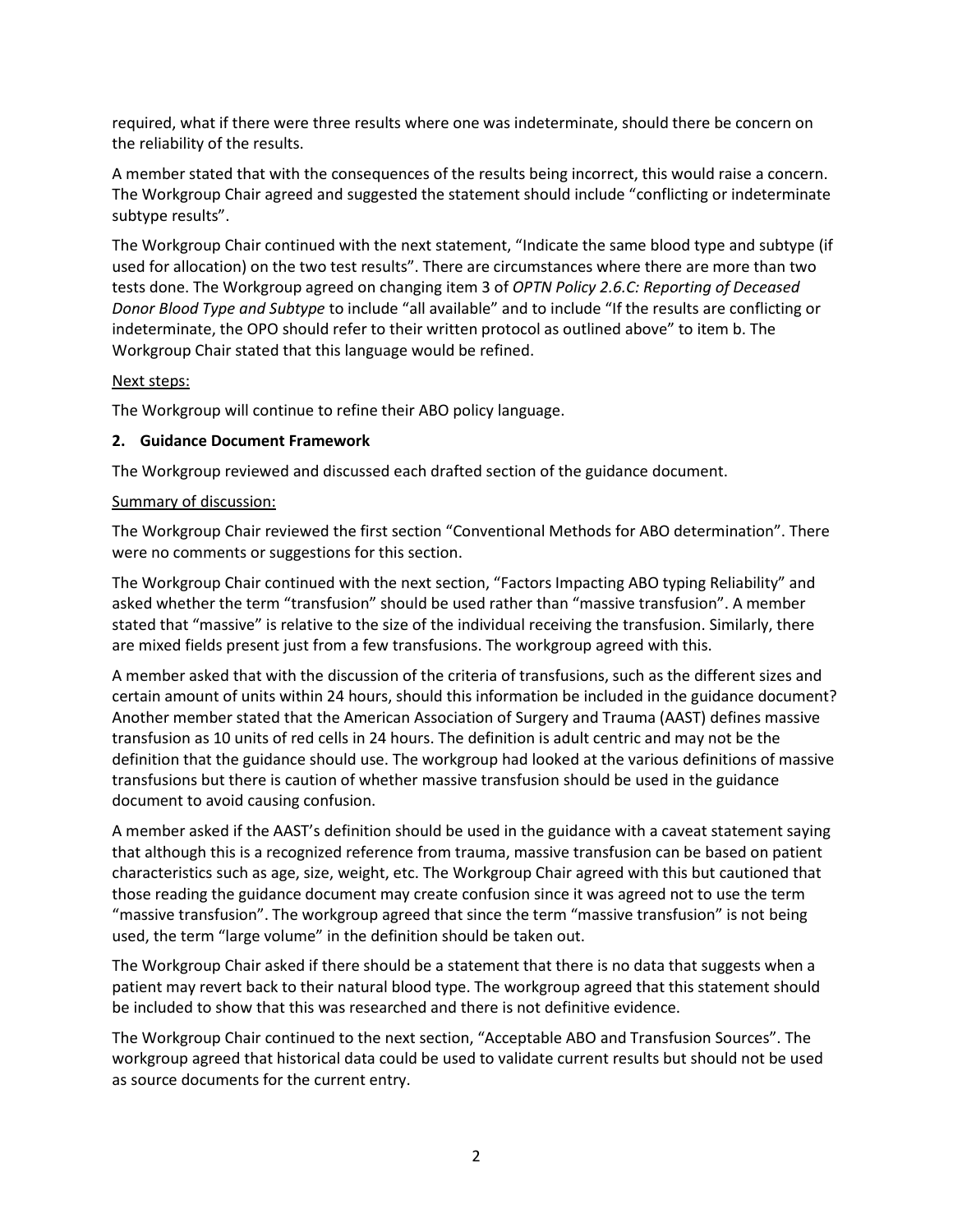A member stated that policy language does not state that historical samples could not be used. The Workgroup Chair stated that the language could be changed within the guidance document and that ideally, the blood samples used would be two new samples.

UNOS staff stated that there may be confusion from perspective of the individual of donor vs. transfusion recipient being an issue that has been reviewed from a member compliance standpoint. When looking at an individual receiving a transfusion, the safe choice is O, whereas this is not a safe choice if that individual then becomes a donor.

A member stated that it would need to be clear that this is discussing a blood recipient vs. an organ donor and that the ABO may not be the same.

The Workgroup Chair continued by reviewing the "Practices to Resolve Donor ABO Typing Conflicts" section of the guidance document. The Workgroup Chair stated that this section will include some context for instances where a donor could be considered as an ABO type AB. There would be additional guidance to the process such as consulting the medical director, considering forward and reverse typing, and transfusion history blood types.

The Workgroup Chair asked members their thoughts on when there are conflicting results, these cases should be reported as a patient safety event (non-punitively) to determine how often these types of cases are happening.

A member stated that the Membership and Professional Standards Committee (MPSC) attempted to collect more information for these cases but it was proven challenging to do so. The Workgroup Chair stated that this would be worthy of further discussion.

There were no additional comments or questions. The meeting was adjourned.

#### Next steps:

The Workgroup will continue to refine the ABO guidance document.